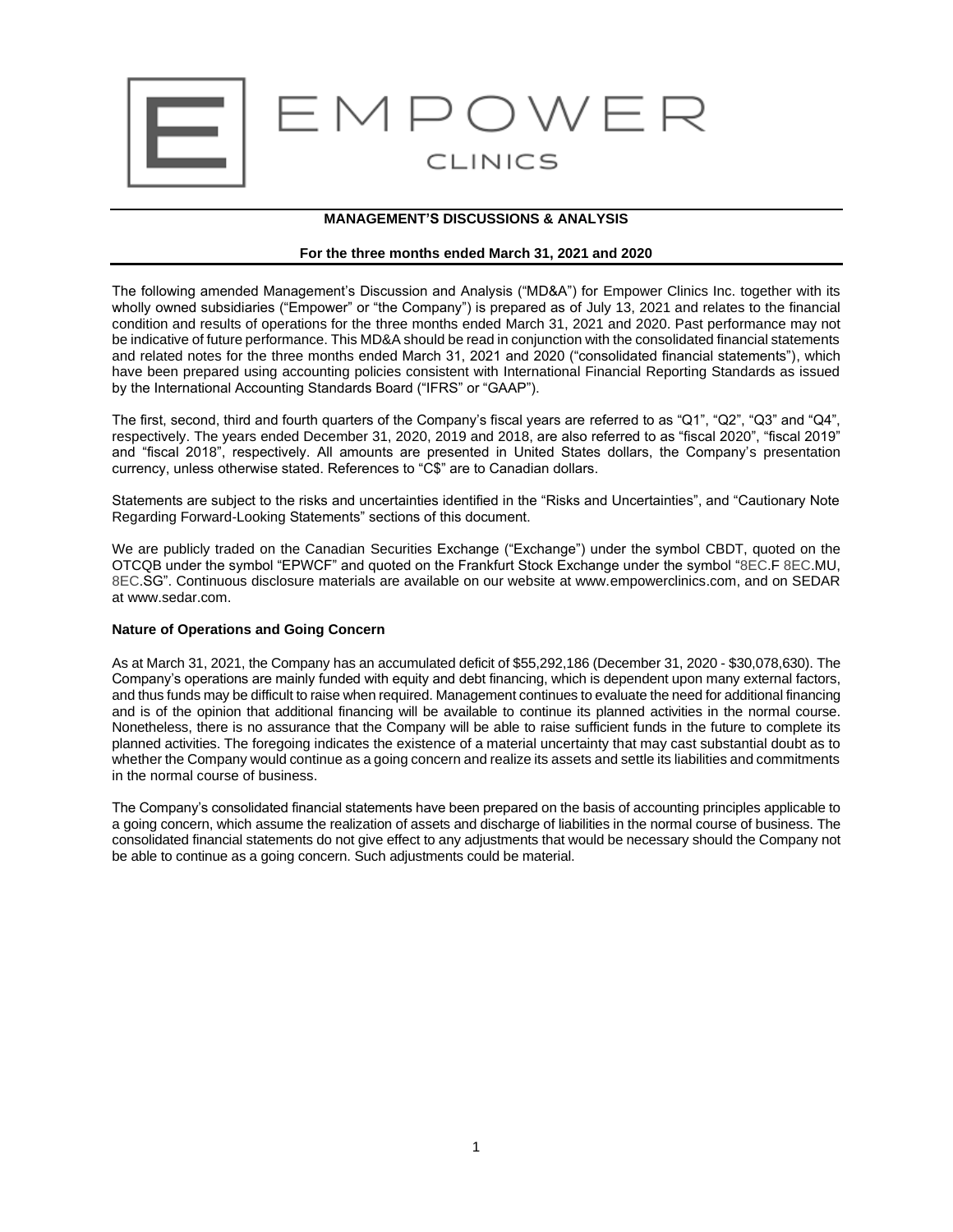## **Q1 2021 CONSOLIDATED FINANCIAL HIGHLIGHTS**

- Total revenue of \$2,036,700, compared to \$789,135 for Q1 2020.
- Net loss of \$25,213,556 compared to \$524,208 for Q1 2020.
- Cash used in operating activities was \$1,422,917, compared to cash provided of \$13,864 for Q1 2020.
- Cash at March 31, 2021 of \$6,286,942.
- Working capital at March 31, 2021 of \$2,528,024.

#### **Q1 2021 EQUITY HIGHLIGHTS**

On February 26, 2021, the Company issued 1,207,206 common shares pursuant to a marketing services agreement.

A total of 3,339,666 stock options with a weighted average exercise price of \$0.06 (C\$0.08) were exercised for proceeds of \$199,479 (C\$251,733) resulting in the issuance of 3,339,666 common shares.

A total of 41,600,547 purchase warrants with a weighted average exercise price of \$0.10 (C\$0.13) were exercised for proceeds of \$4,063,331 (C\$5,140,212) resulting in the issuance of 41,600,547 common shares. The fair value of the warrants exercised was \$28,592,094 as determined using the Black-Scholes option pricing model, which resulted in a loss on warrant revaluation of \$23,793,165.

## **HIGHLIGHTS SUBSEQUENT TO PERIOD END**

On June 21, 2021, the Company entered into a six-month pilot program with PharmaChoice to sell Kai saliva test kits. PharmaChoice is a fast growing, independently owned Canadian Pharmacy network with more than 900 locations covering the PharmaChoice and RxHealthMed brands.

A total of 1,125,000 share purchase warrants with a weighted average exercise price of C\$0.12 were exercised for gross proceeds of C\$137,500 resulting in the issuance of 1,125,000 common shares.

A total of 125,000 stock options with a weighted average exercise price of C\$0.06 were exercised for gross proceeds of C\$7,500 resulting in the issuance of 125,000 common shares.

#### **OVERVIEW OF THE BUSINESS**

The Company is a federally incorporated Canadian company that is creating a network of physicians and practitioners who integrate to serve patient needs, in-clinic, through telemedicine, and with decentralized mobile delivery. A simplified, streamlined care model bringing key attributes of the healthcare supply chain together, always focused on patient experience. The Company provides COVID-19 testing services to consumers and businesses as part of a fourphased nationwide testing initiative in the United States.

Empower provides body and mind wellness for more than 200,000 patients through its clinics in the United States & Canada, a telemedicine platform and a world-class medical diagnostics laboratory in Dallas,Texas. Supported by an experienced leadership team, Empower is aggressively growing its clinical and digital presence across the US and Canada. Our Health & Wellness and Diagnostics & Technology business units are positioned to positively impact the integrated health of our patients, while simultaneously providing long term value for our shareholders.

Empower recently acquired Kai Medical Laboratory, LLC in Dallas, TX as a wholly owned subsidiary with large-scale testing capability to support specimen testing demand from enterprise level customers with a focus on key industries such as film & television production, tourism, hospitality, care homes, medical clinics and facilities in the United States.

The Company business strategy includes health and wellness through Company owned healthcare centers in the U.S. and Canada along with virtual care and telemedicine. Empower operates a simplified healthcare model offering preventative, diagnostic, and treatment services that always focuses on patient experience.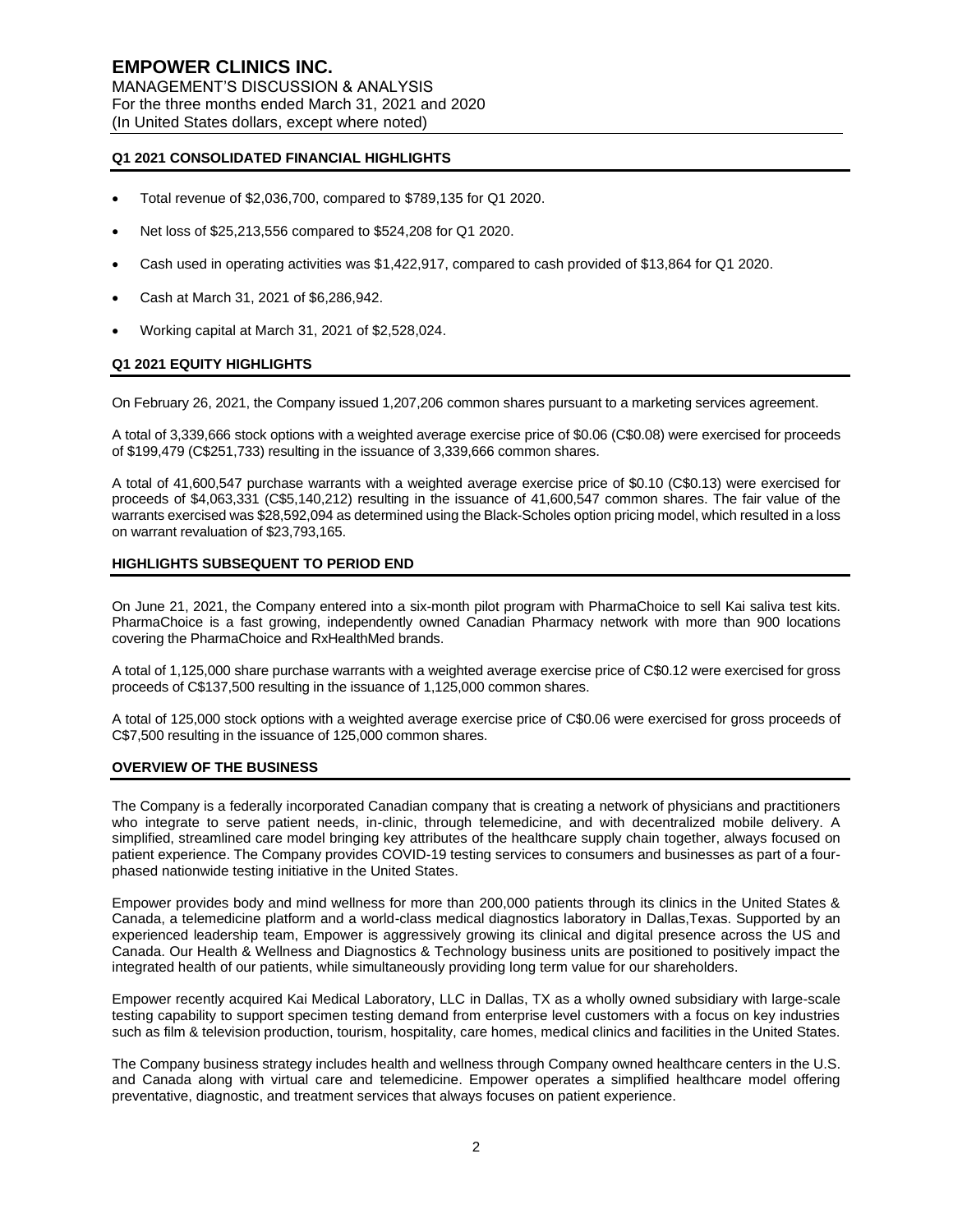## **EMPOWER CLINICS INC.** MANAGEMENT'S DISCUSSION & ANALYSIS For the three months ended March 31, 2021 and 2020 (In United States dollars, except where noted)

Empower is reshaping the model for patient-first integrated healthcare and wellness by leveraging our experience with clinic management, technology, quality products, and paramedical expertise.

The Company strategy also includes diagnostics and technology as Empower launched an innovative COVID-19 testing initiative in early 2020 and is ready to adapt to future and growing demands. Leveraging Kai Medical Laboratory, LLC, the Company is involved in novel COVID-19 test validation and submissions to the U.S. Food and Drug Administration and Health Canada to advance opportunities for anticipated long term testing demand.

Kai operates its direct-to-consumer platform, Kai Care, at www.kaitests.com and www.kaitests.ca serving U.S. and Canadian markets commencing with the Kai Care at-home Saliva RT-PCR test kit. The Company anticipates using the Kai Care platforms for other consumer-based health and wellness test kits.

The Company operates software platforms to manage patients through the medical consultation process that is a HIPAA compliant Electronic Health Record system and patient management portal. It provides improved management of patients while improving the ability of our doctors, admins and staff to treat and serve patients needs. The telemedicine platform allows patients to register and select an appointment time to conduct a private consultation with one of the physicians remotely through a secure video link, thereby extending the reach of our clinic operations beyond the physical clinic locations. We believe going forward, greater demand for professional consultations will evolve the service offering for Company owned clinics throughout our network.

Operations at Sun Valley Health based in Phoenix, AZ saw a reduction in patient volume in late Q3 2020 and Q4 2020 due to significant regulatory changes in the State of Arizona that saw the State fully legalize cannabis in November 2020. This resulted in the elimination of the need to have medical cannabis certification card to legally purchase cannabis products from dispensaries in the State. As a result, the Company determined it was appropriate to close two of the clinic locations in Q4 2020 and reduce headcount and operating expenses. Up to the date of this MD&A, the Company closed one of the two remaining clinic locations, resulting in one remaining clinic location open as of the date of this MD&A.

#### **OUTLOOK**

The Company will continue to be active and opportunistic with respect to mergers and acquisitions opportunities, with the goal of advancing its business plan and to increase shareholder value where possible. Additionally, the Company may seek to acquire third party channel partners to increase its patient base, margin per patient, and to increase shareholder value through the accretion of these operations and/or assets.

The Company is in active discussions to open several medical healthcare centers with Rexall/Pharma Plus Pharmacies Ltd. Empower will act as a subtenant for the locations to build and operate health care centers as a key driver of the Company's national clinic expansion strategy. Services include full primary care led by medical doctors plus paramedical services with practitioners providing services including chiropractic care, physiotherapy and more. Beneficiaries of these services include the pharmacies large existing customer base in addition to patients in the wider communities each location will serve.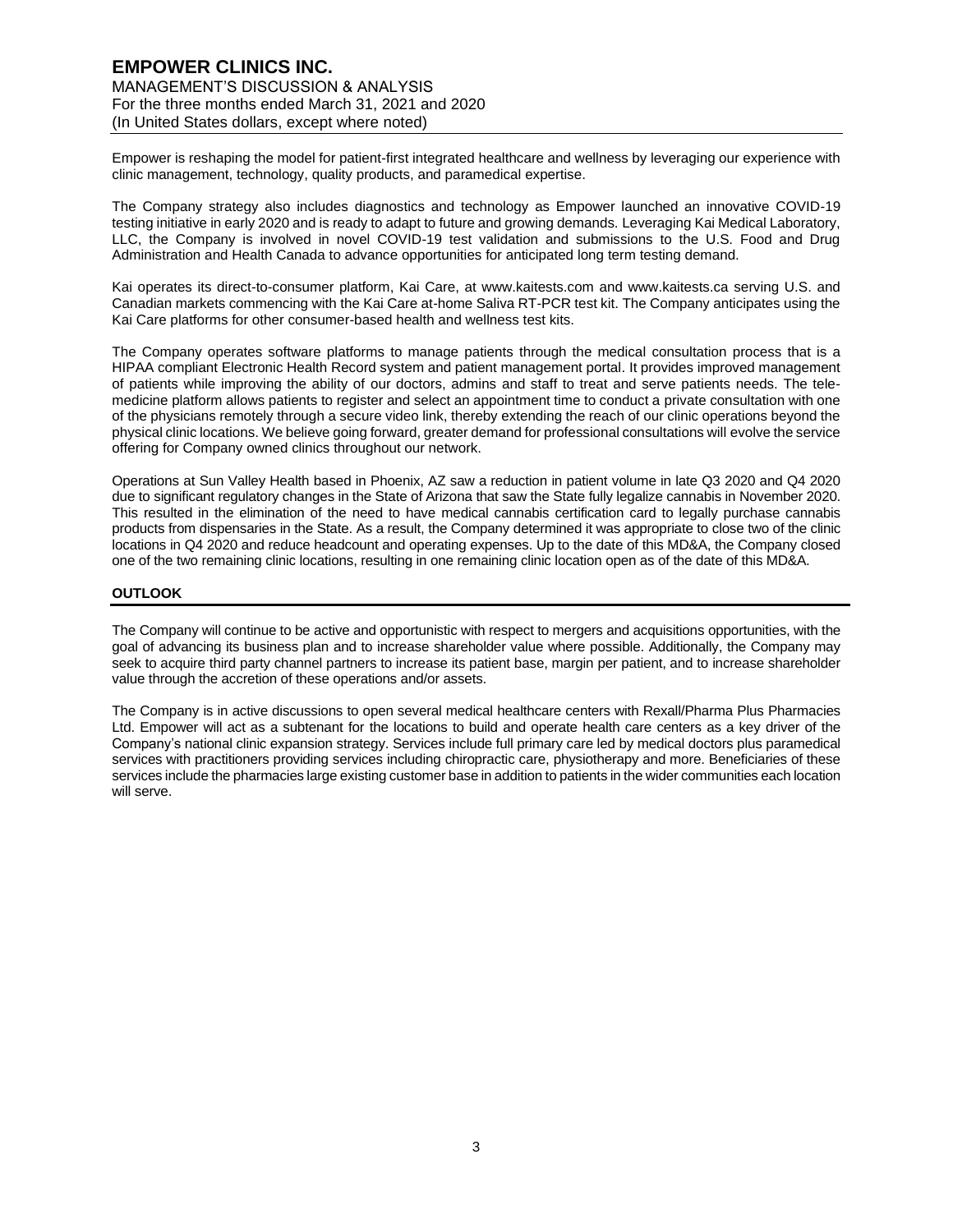# **EMPOWER CLINICS INC.** MANAGEMENT'S DISCUSSION & ANALYSIS For the three months ended March 31, 2021 and 2020

(In United States dollars, except where noted)

## **REVIEW OF QUARTERLY RESULTS**

## *Q1 2021 compared to Q1 2020*

The following table summarizes the results of operations for the three months ended March 31, 2021 and 2020

|                                                       | Q1 2021        | Q1 2020   |
|-------------------------------------------------------|----------------|-----------|
|                                                       |                | S         |
| Total revenues                                        | 2,036,700      | 789,135   |
| Earnings from clinic operations                       | 1,292,647      | 520,735   |
| Operating expenses                                    | 1,210,681      | 581,622   |
| Legal and professional fees                           | 869,836        | 139,213   |
| Depreciation and amortization expense                 | 160,597        | 90,425    |
| Impairment of intangible assets                       | 18,728         |           |
| Share-based payments                                  | 435,986        | 27,306    |
| Loss from operations                                  | (1,403,181)    | (317,831) |
| Loss (gain) on fair value change of warrant liability | 23,793,165     | (37, 247) |
| Gain on fair value change of conversion option        |                | (2,795)   |
| Other expenses                                        | 17,210         | 246,419   |
| Net loss for the period                               | (25, 213, 556) | (524,208) |
| Foreign currency translation adjustment               | 52             |           |
| Comprehensive loss for the period                     | (25, 213, 608) | (524,208) |

#### Total revenues

Clinic services revenues were \$2,033,147, compared to \$767,803 during Q1 2020. The Company receives revenue streams from patient visits to existing clinics throughout the network. The increase in clinic revenues is primarily due to the impact of COVID-19, along with the acquisition of Kai on October 5, 2020, partially offset by the reduction in patients visiting the Sun Valley Health clinics as a result of State legalization of cannabis in November 2020.

Product revenues were \$3,553, compared to \$21,332 during Q1 2020 as the Company had expanded into CBD product sales and the sale of premium wellness products in the prior year. Product revenues declined as a direct result of the impact of the COVID-19 pandemic.

#### Earnings from clinic operations

Cost of clinic services were \$744,053, compared to \$256,422 during Q1 2020. These costs represent physician and clinic support staff expenses that are required to operate the clinics and provide patient consulting services. The Company continues to monitor and improve its operational controls to align labor cost with direct patient consultations. The Company employs a diverse mix of physicians and practitioners.

Cost of product revenues (changes in finished goods inventory) was \$nil, compared to \$11,978 during Q1 2020 as the Company has expanded laboratory testing services with the acquisition of Kai on October 5, 2020, which resulted in higher run rate cost of goods sold, offset by decreased costs resulting from reduced wellness product sales.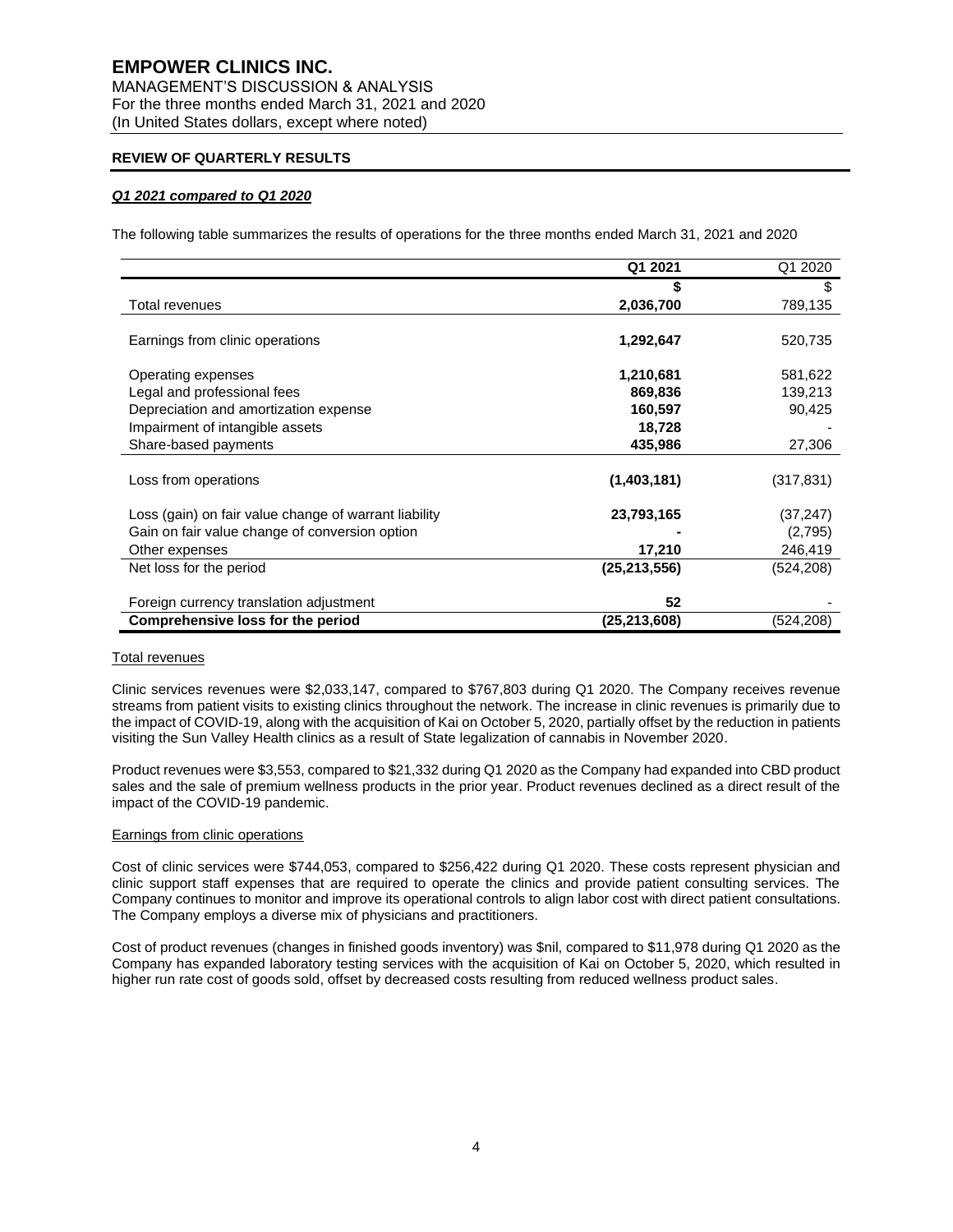#### Operating expenses

Operating expenses were \$1,210,681, which increased from \$581,622 during Q1 2020. The increase is primarily related to additional advertising and promotion costs, which are a direct result of the Company launching capital markets and investor relations marketing programs in order to increase visibility and awareness to the investment community and prospective shareholders and to more effectively communicate developments of the Company. This increase was partially offset by savings in salaries and benefits due to an overall reduction in executive compensation.

#### Legal and professional fees

Legal and professional fees were \$869,836, compared to \$139,213 during Q1 2020. The increase is primarily related to the acquisitions of Kai and LP&A in Q4 2020, and business advisory and consulting expenses.

#### Depreciation and amortization expense

Depreciation and amortization expense was \$160,597, compared to \$90,425 during Q1 2020 as a result of the depreciation of acquired property and equipment from Kai and LP&A.

#### Share-based payments

Share-based payments were \$435,986, compared to \$27,306 during Q1 2020. The share-based payments expense is the fair value of share options recognized as an expense during the period based on the fair valued determined by the Black-Scholes option pricing model.

#### Gain on debt settlement of accounts payable

The Company recorded a gain on debt settlement of \$18,261 during Q1 2020, the direct result of settling accounts payable through the issuance of 4,800,000 common shares of the Company. The fair value of the common shares, determined as the share price on the date of agreement to settle, was less than the carrying value of the accounts payable of \$182,608 (C\$240,000) and thus the Company recorded a gain on debt settlement.

#### Gain on change in fair value of warrant liability

The Company recorded a loss on the change in the fair value of the warrant liability of \$23,793,165 compared to a gain of \$37,247 during Q1 2020 due to the requirement to revalue the share purchase warrants upon exercise or at every quarter end and the loss resulted from the significant increase in the Company's share price during Q1 2021, which is a key variable in determining the fair value of the warrant liability per the Black-Scholes option pricing model.

#### Gain on change in fair value of conversion option

During Q1 2020, the Company recorded a gain on the change in the fair value of the conversion feature of \$2,795. The conversion feature relates to the convertible debentures outstanding during the period and is required to be revalued upon conversion or at every quarter end and the gain resulted from the decrease in the Company's share price during Q1 2020, which is a key variable in determining the fair value of the conversion feature. As all the convertible debentures were converted to common shares during fiscal 2020, there is no conversion option at March 31, 2021 for revaluation.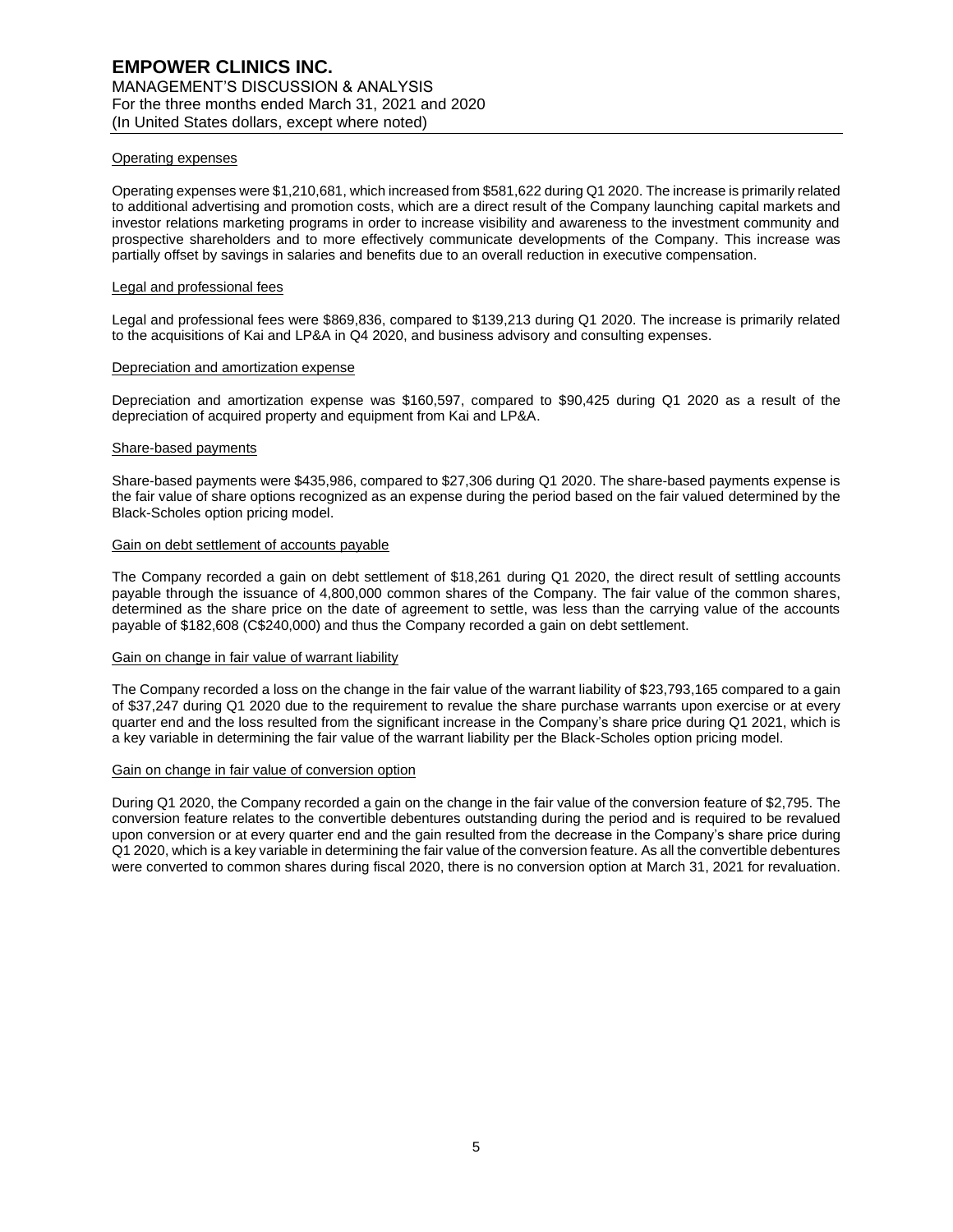## **SUMMARY OF QUARTERLY RESULTS**

|                                     | Q1 2021  | Q4 2020  | Q3 2020 | Q <sub>2</sub> 20 <sub>20</sub> | Q1 2020 | Q4 2019 | Q3 2019 | Q2 2019  |
|-------------------------------------|----------|----------|---------|---------------------------------|---------|---------|---------|----------|
| <b>OPERATING</b><br><b>RESULTS:</b> |          |          |         |                                 |         |         |         |          |
| Net revenues                        | 2,037    | 853      | 643     | 924                             | 789     | 625     | 663     | 593      |
| Loss                                | (1, 403) | (15,685) | (460)   | (401)                           | (524)   | (1,942) | (504)   | (1, 457) |
| Loss per share:                     |          |          |         |                                 |         |         |         |          |
| - Basic                             | (0.11)   | (0.06)   | (0.00)  | (0.00)                          | (0.00)  | (0.02)  | (0.00)  | (0.01)   |
| - Diluted                           | (0.11)   | (0.06)   | (0.00)  | (0.00)                          | (0.00)  | (0.02)  | (0.00)  | (0.01)   |
| Cash dividends<br>declared          | ۰        | ۰        | ۰       | $\overline{\phantom{0}}$        | -       | ۰       | -       |          |
| Total assets                        | 11,139   | 9,230    | 1,447   | 1,800                           | 1,392   | 1,556   | 4,943   | 5,760    |

Amounts presented in thousands except per share amounts:

The Company is expected to remain subject to many of the risks common to early-stage enterprises for the foreseeable future, including challenges related to laws, regulations, licensing, integrating and retaining qualified employees; making effective use of limited resources; achieving market acceptance of existing and future solutions; competing against companies with greater financial and technical resources; acquiring and retaining customers; and developing new solutions.

## **NON-GAAP FINANCIAL MEASURES**

Earnings before interest, taxes, depreciation, and amortization ("EBITDA") and Adjusted EBITDA are non-GAAP financial measures and accordingly they are not earnings measures recognized by IFRS and do not carry standard prescribed significance. Moreover, the Company's method for calculating Adjusted EBITDA may differ from that used by other companies using the same designation.

Accordingly, we caution readers that Adjusted EBITDA should not be substituted for determining net income (loss) as an indicator of operating results or as a substitute for cash flows from operating and investing activities. Management believes that, in addition to conventional measures prepared in accordance with IFRS, certain investors use this information to evaluate the Company's performance and ability to generate cash flow. Accordingly, presentation of these measures is to provide additional information and should not be considered in isolation or as a substitute for measures of performance prepared in accordance with IFRS.

The following table provides a reconciliation of Adjusted EBITDA to the consolidated financial statements:

|                                                       | Q <sub>1</sub> | Q1         |
|-------------------------------------------------------|----------------|------------|
|                                                       | 2021           | 2020       |
|                                                       |                |            |
| Net loss for the period                               | (25, 213, 556) | (524, 208) |
| Add (subtract):                                       |                |            |
| Depreciation and amortization expense                 | 160.597        | 90,425     |
| Interest expense                                      | 31,300         | 60.394     |
| Accretion expense                                     | 1,777          | 284,051    |
| <b>EBITDA loss</b>                                    | (25,019,882)   | (89,338)   |
| Impairment of property and equipment                  | 18.728         |            |
| Share-based payments                                  | 435,986        | 27,306     |
| Loss (gain) on fair value change of warrant liability | 23,793,165     | (37,247)   |
| Gain on fair value change of conversion option        |                | (2,795)    |
| <b>Adjusted EBITDA loss</b>                           | (772,003)      | (102,074)  |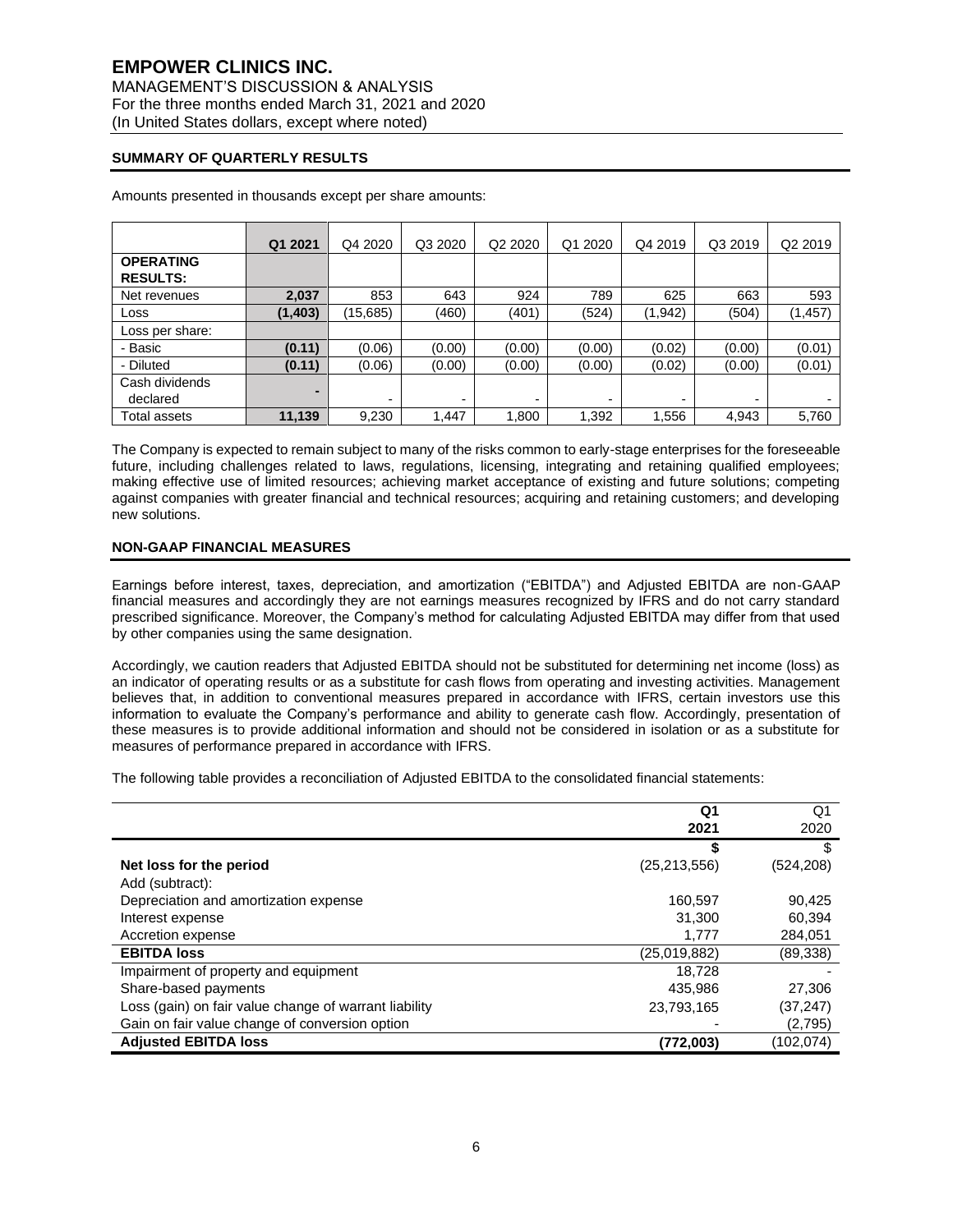## **LIQUIDITY AND CAPITAL RESOURCES**

#### *Liquidity*

Liquidity risk is the risk that the Company will encounter difficulties in meeting obligations associated with its financial liabilities and other contractual obligations. The Company's strategy for managing liquidity is based on achieving positive cash flows from operations to internally fund operating and capital requirements.

Factors that may affect the Company's liquidity are continuously monitored. These factors include the number of patient visits, average patient spend per visit, number of COVID-19 tests performed, operating costs, capital costs, income tax refunds, foreign currency fluctuations, seasonality, market immaturity and a highly fluid environment related to state and federal law passage and regulations.

In the event that the Company is adversely affected by any of these factors and, as a result, the operating cash flows are not sufficient to meet the Company's working capital requirements there is no guarantee that the Company would be able to raise additional capital on acceptable terms to fund a potential cash shortfall. Consequently, the Company is subject to liquidity risk.

The Company will need to procure additional financing in order to fund its ongoing operation. The Company intends to obtain such financing through equity financing, and there can be no assurance that the Company can raise the required capital it needs to build and expand as expected, nor that the capital markets will fund the business of the Company. Without this additional financing, the Company may be unable to achieve positive cash flow and earnings as quickly as anticipated, these uncertainties cast a significant doubt about the Company's ability to continue as a going concern.

#### *Cash Flow*

|                                                     | Q1<br>2021  | Q1<br>2020   |
|-----------------------------------------------------|-------------|--------------|
| Net cash (used in) provided by operating activities | (1,422,917) | \$<br>13,864 |
| Net cash used in investing activities               | (57, 546)   |              |
| Net cash provided by (used in) financing activities | 2,877,581   | (61,209)     |
| Increase (decrease) in cash                         | 1,397,118   | (47, 345)    |

Review of cash flow Q1 2021 compared to Q1 2020:

Cash used in operating activities was \$1,422,917 compared to cash provided of \$13,864 during Q1 2020. Significant drivers of the change relate to additional clinic operating expenses and legal and professional fees partially offset by increased clinic service revenues generated from the acquisition of Kai and LP&A.

Cash used in investing activities was \$57,546, compared to \$nil during Q1 2020 as a result of cash spend on the acquisition of Kai and LP&A as well as intangible assets during Q1 2021.

Cash provided by financing activities was \$2,877,581, compared to cash used of \$61,209 during Q1 2020. Cash provided by financing activities during Q1 2021 related to cash proceeds from the issuance of common shares and cash proceeds from the exercise of warrants, partially offset by cash spend on lease payments and repayments of notes payable and loans payable. Cash used in financing activities during Q1 2020 primarily related to lease payments.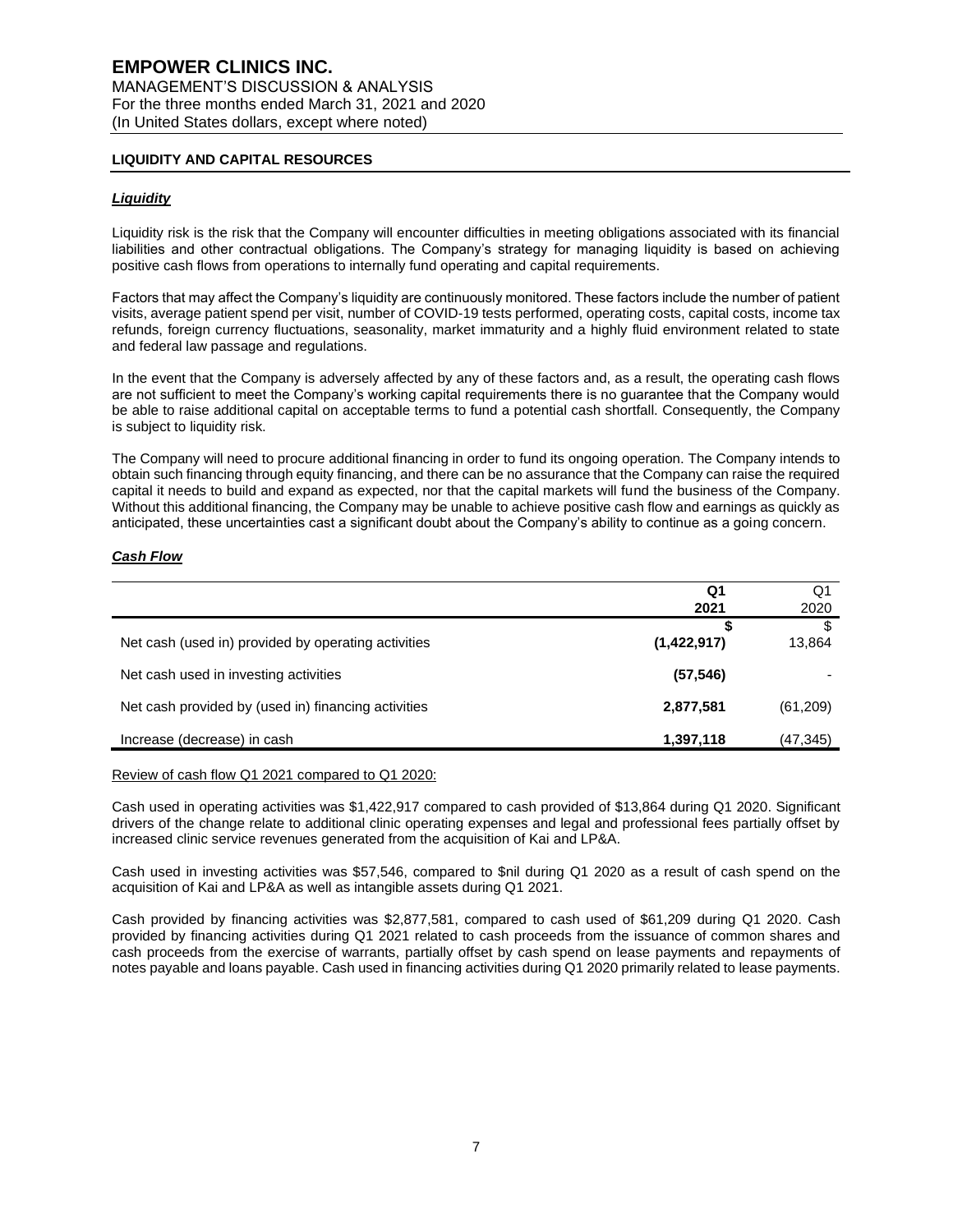# **EMPOWER CLINICS INC.**

MANAGEMENT'S DISCUSSION & ANALYSIS For the three months ended March 31, 2021 and 2020 (In United States dollars, except where noted)

## *Contractual obligations*

| As at March 31, 2021        | Total     | Less than 1<br>vear | $1 - 3$<br>years | $4 - 5$<br>years | After<br>5 years |
|-----------------------------|-----------|---------------------|------------------|------------------|------------------|
|                             | \$        | \$                  | \$               | \$               |                  |
| Accounts payable and        |           |                     |                  |                  |                  |
| accrued liabilities         | 3,442,581 | 3,442,581           |                  |                  |                  |
| Loans payable               | 1,728,163 | 244.004             | 477.195          | 190,056          | 816,908          |
| Notes payable               | 164,358   | 164,358             |                  |                  |                  |
| Lease payments on right-of- |           |                     |                  |                  |                  |
| use assets                  | 421.214   | 212.040             | 149.436          | 55,143           | 4,595            |
| Purchase obligations (1)    | 112,821   | 112,821             |                  |                  |                  |
| Total                       | 5,869,137 | 4,175,804           | 626,631          | 245,199          | 821,503          |

*(1) Consideration payable of \$53,914 to vendors of Sun Valley and \$58,907 to the vendors of LP&A*

The board of directors of the Company has overall responsibility for the establishment and oversight of the Company's risk management policies on an annual basis. The Company's board of directors identifies and evaluates the Company's financial risks and is charged with the responsibility of establishing controls and procedures to ensure financial risks are mitigated.

The Company's objectives when managing capital are to pursue and complete the identification and evaluation of assets, properties or businesses with a view to acquisition. The Company does not have any externally imposed capital requirements to which it is subject.

The Company manages the capital structure and makes adjustments to it in light of changes in economic conditions and the risk characteristics of the underlying assets. To maintain or adjust the capital structure, the Company may attempt to issue new common shares or adjust the amount of cash.

The Company's investment policy is to invest excess cash in investment instruments at high credit, quality financial institutions with terms to maturity selected with regards to the expected time of expenditures from continuing operations.

#### **OFF-BALANCE SHEET ARRANGEMENTS**

The Company has not entered into any material off-balance sheet arrangements such as guarantee contracts, contingent interests in assets transferred to unconsolidated entities, derivative financial obligations or arrangements with respect to any obligations under a variable interest equity arrangement.

## **RELATED PARTY TRANSACTIONS**

The Company's related parties include key management personnel and any transactions with such parties for goods and/or services that are made on regular commercial terms. During Q1 2021 and Q1 2020, the Company did not enter into any transactions with related parties outside of compensation to key management personnel as disclosed below.

Key management are those personnel having the authority and responsibility for planning, directing, and controlling the Company. Salaries and benefits, bonuses, and termination benefits are included in operating expenses and sharebased payments are recorded as share-based payment expense or share capital.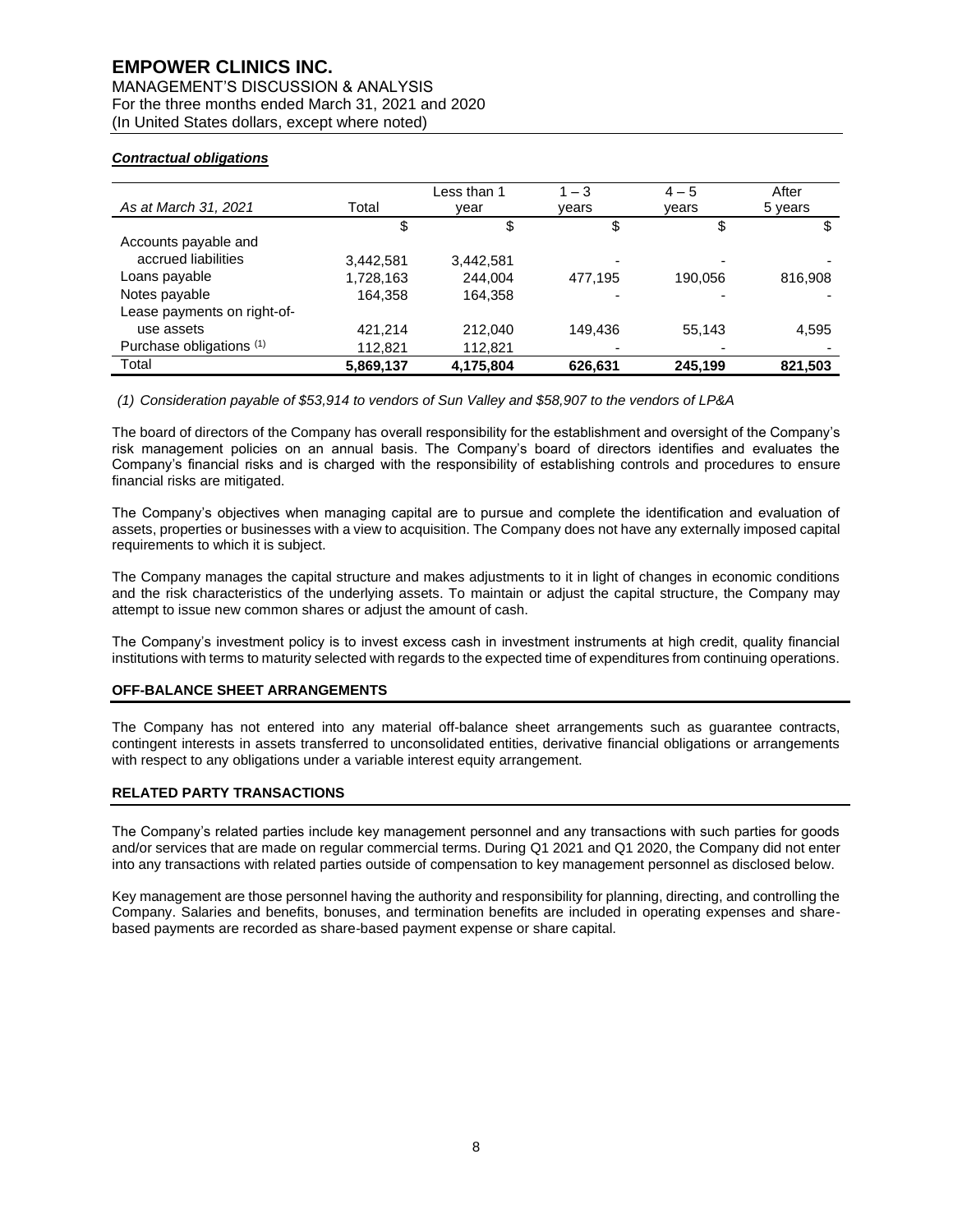MANAGEMENT'S DISCUSSION & ANALYSIS For the three months ended March 31, 2021 and 2020 (In United States dollars, except where noted)

Key management compensation includes:

|                       | Q1<br>2021 | Q<br>2020 |
|-----------------------|------------|-----------|
|                       |            |           |
| Salaries and benefits | 215,859    | 169,644   |
| Share-based payments  | 233,486    | 7,870     |
| Directors fees        | 5,000      | 3,750     |
|                       | 454,345    | 181,264   |

Included in salaries and benefits for Q1 2021 is \$nil (Q1 2020 - \$34,028) related to common shares awarded to the CEO during 2019 which vested during Q1 2020.

As at March 31, 2021, \$157,291 (December 31, 2020 - \$157,055) is due to the CEO for salaries and benefits. The amounts are unsecured and due on demand. As at March 31, 2021, \$101,831 (December 31, 2020 - \$53,914) is due to the Senior Vice Present Development and Director and his spouse for consideration related to the Sun Valley acquisition as well as salaries and benefits. As at March 31, 2021, \$5,000 (December 31, 2020 - \$nil) is due to a director of the Company for director fees.

As at March 31, 2021, share subscriptions receivable consists of \$745,531 (C\$980,000) due from the CEO for the exercise of 7,000,000 options at an exercise price of \$0.11 (C\$0.14). Share subscriptions receivable reduces shareholders' equity. The share subscriptions receivable has no specified interest or terms of repayment.

#### **INTERNATIONAL FINANCIAL REPORTING STANDARDS**

The consolidated financial statements have been prepared in accordance with IFRS as issued by the IASB, effective as of March 31, 2021. The Company's significant accounting policies are described in note 3 of the Company's consolidated financial statements for the years ended December 31, 2020, 2019 and 2018 and note 3 to the March 31, 2021 unaudited condensed interim consolidated financial statements.

## **CRITICAL ACCOUNTING POLICIES AND ESTIMATES**

The preparation of the Company's consolidated financial statements in conformity with IFRS requires management to make estimates based on assumptions about future events that affect the reported amounts of assets and liabilities and disclosures of contingent assets and liabilities at the date of the financial statements and the reported amounts of revenues and expenses during the reporting period.

The estimates and associated assumptions are based on historical experience and various other factors that are believed to be reasonable under the circumstances, the results of which form the basis of making the judgements about carrying values of assets and liabilities that are not readily apparent from other sources. Actual results could differ from those estimates.

The estimates and underlying assumptions are reviewed on an ongoing basis. Revisions to accounting estimates are recognized prospectively in the period in which the estimate is revised. Management has made the following critical judgements and estimates:

#### *Critical judgements in applying accounting policies*

Critical judgements made by management in applying the Company's accounting policies, apart from those involving estimations, that have the most significant effect on the amounts recognized in the Company's consolidated financial statements are as follows:

#### Functional currency

The functional currency for each of the Company's subsidiaries is the currency of the primary economic environment in which the respective entity operates; the Company has determined the functional currency of each entity to be the US dollar. Such determination involves certain judgements to identify the primary economic environment. The Company reconsiders the functional currency of its subsidiaries if there is a change in events and/or conditions which determine the primary economic environment.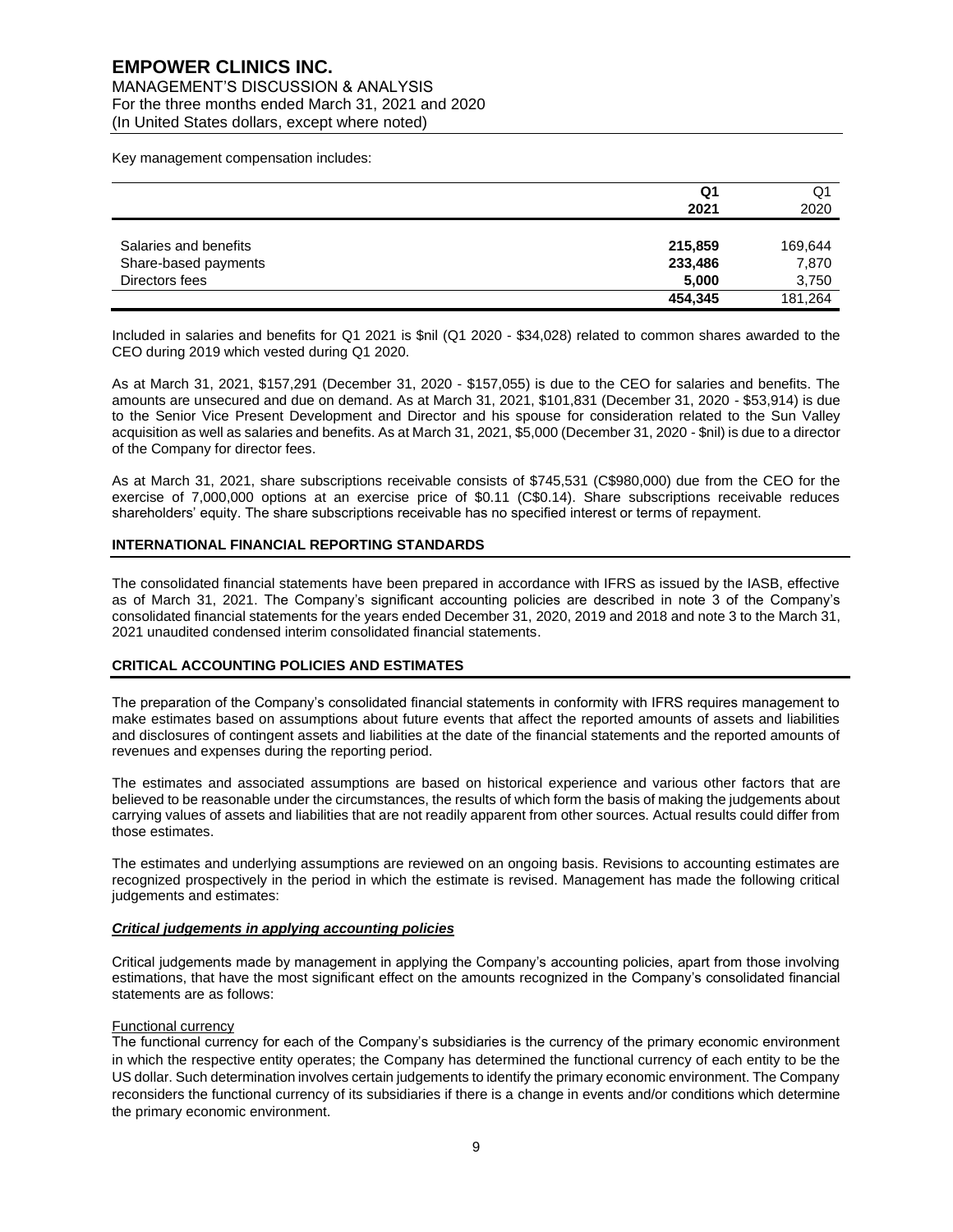# **EMPOWER CLINICS INC.** MANAGEMENT'S DISCUSSION & ANALYSIS

For the three months ended March 31, 2021 and 2020 (In United States dollars, except where noted)

## Assessment of cash generating units

For impairment assessment and testing, assets are grouped together into the smallest group of assets that generates cash inflows from continuing use that are largely independent of the cash inflows of other assets or cash generating unit ("CGU"). The Company applies judgement in assesses the smallest group of assets that comprise a single CGU. The CGU's were determined to be the Empower Clinics, the Sun Valley Clinics, Kai, and LP&A.

## Assessment of useful lives of property and equipment and intangible assets

Management reviews its estimate of the useful life of property and equipment and intangible assets annually and accounts for any changes in estimates prospectively. The Company applied judgment in determining the useful lives of trademarks and patient records with less than an indefinite life. In addition, the Company applied judgment in determining the useful lives of the right of use assets and leasehold improvements for purposes of assessing the shorter of the useful life or lease term.

## Assessment of indicators of impairment

At the end of each reporting period, the Company assesses whether there are any indicators, from external and internal sources of information, that an asset or CGU may be impaired, thereby requiring adjustment to the carrying value.

## Revenue recognition

## *a. Determination of performance obligations*

The Company applied judgement to determine if a good or service that is promised to a customer is distinct based on whether the customer can benefit from the good or service on its own or together with other readily available resources and whether the good or service is separately identifiable. Based on these criteria, the Company determined the primary performance obligation relating to its sales contracts is the delivery of the medical services or sale of product, each representing a single performance obligation with consideration allocated accordingly.

## *b. Transfer of control*

Judgement is required to determine when transfer of control occurs relating to the medical services to its customers. Management based its assessment on a number of indicators of control, which include, but are not limited to whether the Company has present right of payment, whether delivery of medical services has occurred and whether the physical possession of the goods, significant risks and rewards and legal title have been transferred to the customer.

#### Expected credit losses

In calculating the expected credit loss on financial instruments, management is required to make a number of judgments including the probability of possible outcomes with regards to credit losses, the discount rate to use for time value of money and whether the financial instrument's credit risk has increased significantly since initial recognition.

#### Business combinations

Judgment is used in determining whether an acquisition is a business combination or an asset acquisition.

In a business combination, all identifiable assets, liabilities and contingent liabilities acquired are recorded at their fair values, including the total consideration paid by the Company. One of the most significant estimates relates to the determination of the fair value of these assets and liabilities including assessing the fair value of any favourable or unfavorable lease terms. For any intangible asset identified or form of consideration paid by the Company, depending on the type of intangible asset or consideration paid and the complexity of determining its fair value, an independent valuation expert or management may develop the fair value, using appropriate valuation techniques, which are generally based on a forecast of the total expected future net cash flows. The evaluations are linked closely to the assumptions made by management regarding the future performance of the assets concerned and any changes in the discount rate applied.

Additionally, as part of a business combination, all forms of consideration paid (on the date of acquisition or contingent upon achieving certain milestones) are recorded at their fair values, which is a significant estimate. For any form of consideration paid by the Company, depending on the type of consideration paid and the complexity of determining its fair value, an independent valuation expert or management may develop the fair value, using appropriate valuation techniques, which are generally based on a forecast of the total expected future net cash flows. The evaluations are linked closely to the assumptions made by management regarding the future performance of the asset concerned and any changes in the discount rate applied.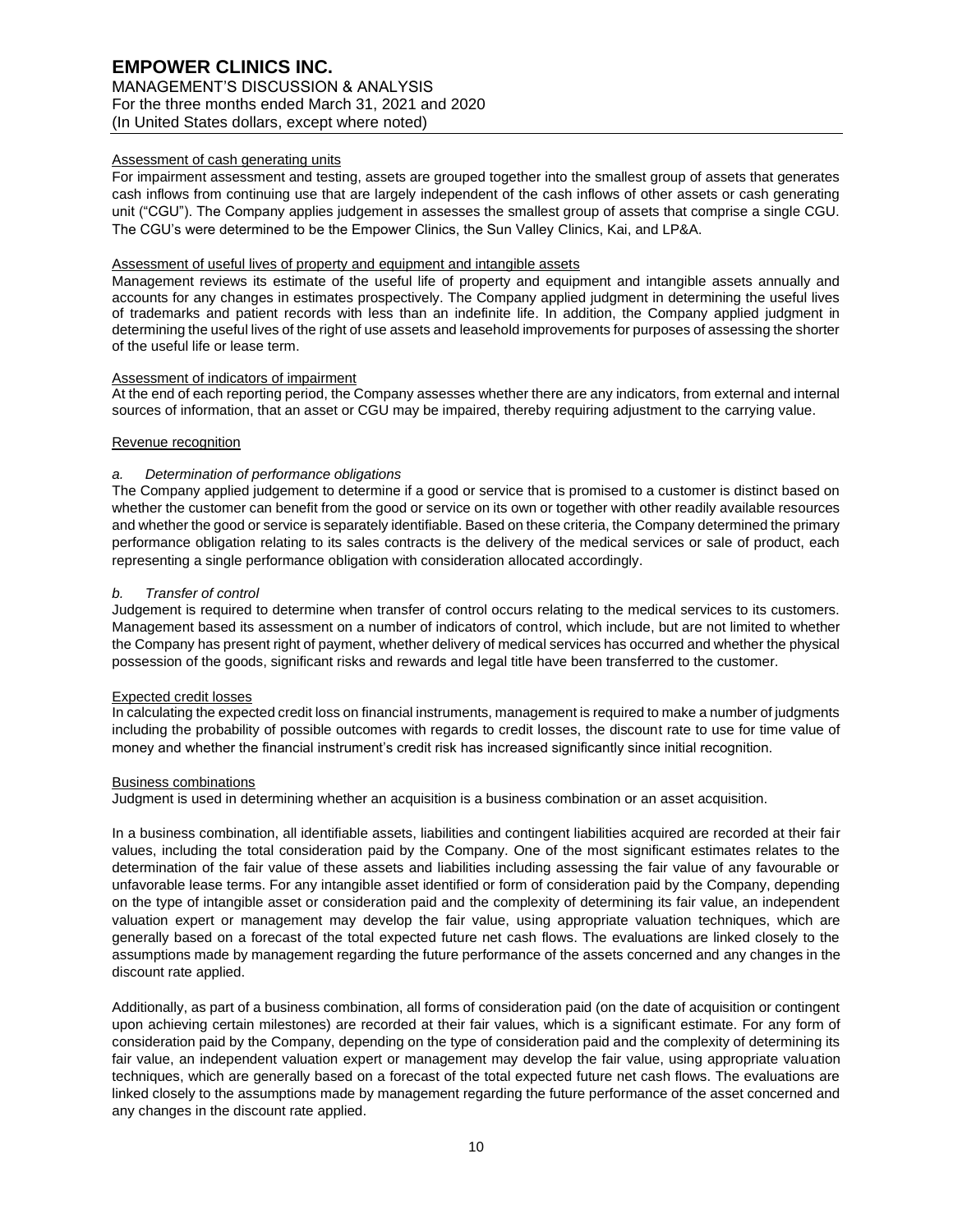#### *Key sources of estimation uncertainty*

Significant assumptions about the future and other major sources of estimation uncertainty at the end of the reporting period that may result in a material adjustment to the carrying amounts of the Company's assets and liabilities are as follows:

#### Current and deferred taxes

The Company's provision for income taxes is estimated based on the expected annual effective tax rates (and tax laws) that have been enacted or substantively enacted by the end of the reporting period. The current and deferred components of income taxes are estimated based on forecasted movements in temporary differences.

Changes to the expected annual effective tax rate and differences between the actual and expected effective tax rate and between actual and forecasted movements in temporary differences will result in adjustments to the Company's provision for income taxes in the period changes are made and/or differences are identified.

In assessing the probability of realizing income tax assets recognized, management makes estimates related to expectations of future taxable income, applicable tax planning opportunities, expected timing of reversals of existing temporary differences and the likelihood that tax positions taken will be sustained upon examination by applicable tax authorities. In making its assessments, management gives additional weight to positive and negative evidence that can be objectively verified. Estimates of future taxable income are based on forecasted cash flows from operations and the application of existing tax laws in each jurisdiction. Forecasted cash flows from operations are based on patient visits, which are internally developed and reviewed by management.

Weight is attached to tax planning opportunities that are within the Company's control and are feasible and implementable without significant obstacles.

The likelihood that tax positions taken will be sustained upon examination by applicable tax authorities is assessed based on individual facts and circumstances of the relevant tax position evaluated in light of all available evidence.

#### Equity-settled share-based payments

Share-based payments are measured at fair value. Options and warrants are measured using the Black-Scholes option pricing model based on estimated fair values of all share-based awards at the date of grant and are expensed to the consolidated statement of loss and comprehensive loss over each award's vesting period. The Black-Scholes option pricing model utilizes subjective assumptions such as expected price volatility and expected life of the option. Changes in these input assumptions can significantly affect the fair value estimate.

#### Warrant liability and conversion feature

Warrant liability and conversion feature are measured at fair value using the Black-Scholes option pricing model based on estimated fair values at the date of grant and revalued at period end to the consolidated statement of loss and comprehensive loss over the life of the instruments. The Black-Scholes option pricing model utilizes subjective assumptions such as expected price volatility and expected life of the option. Changes in these input assumptions can significantly affect the fair value estimate.

#### **Contingencies**

Due to the nature of the Company's operations, various legal and tax matters can arise from time to time. In the event that management's estimate of the future resolution of these matters' changes, the Company will recognize the effects of the changes in its consolidated financial statements for the period in which such changes occur.

#### Leases

#### *a. Identifying whether a contract includes a lease*

IFRS 16 applies a control model to the identification of leases, distinguishing between a lease and a service contract on the basis of whether the customer controls the asset. The Company had to apply judgment on certain factors, including whether the supplier has substantive substitution rights, does the Company obtain substantially all of the economic benefits and who has the right to direct the use of that asset.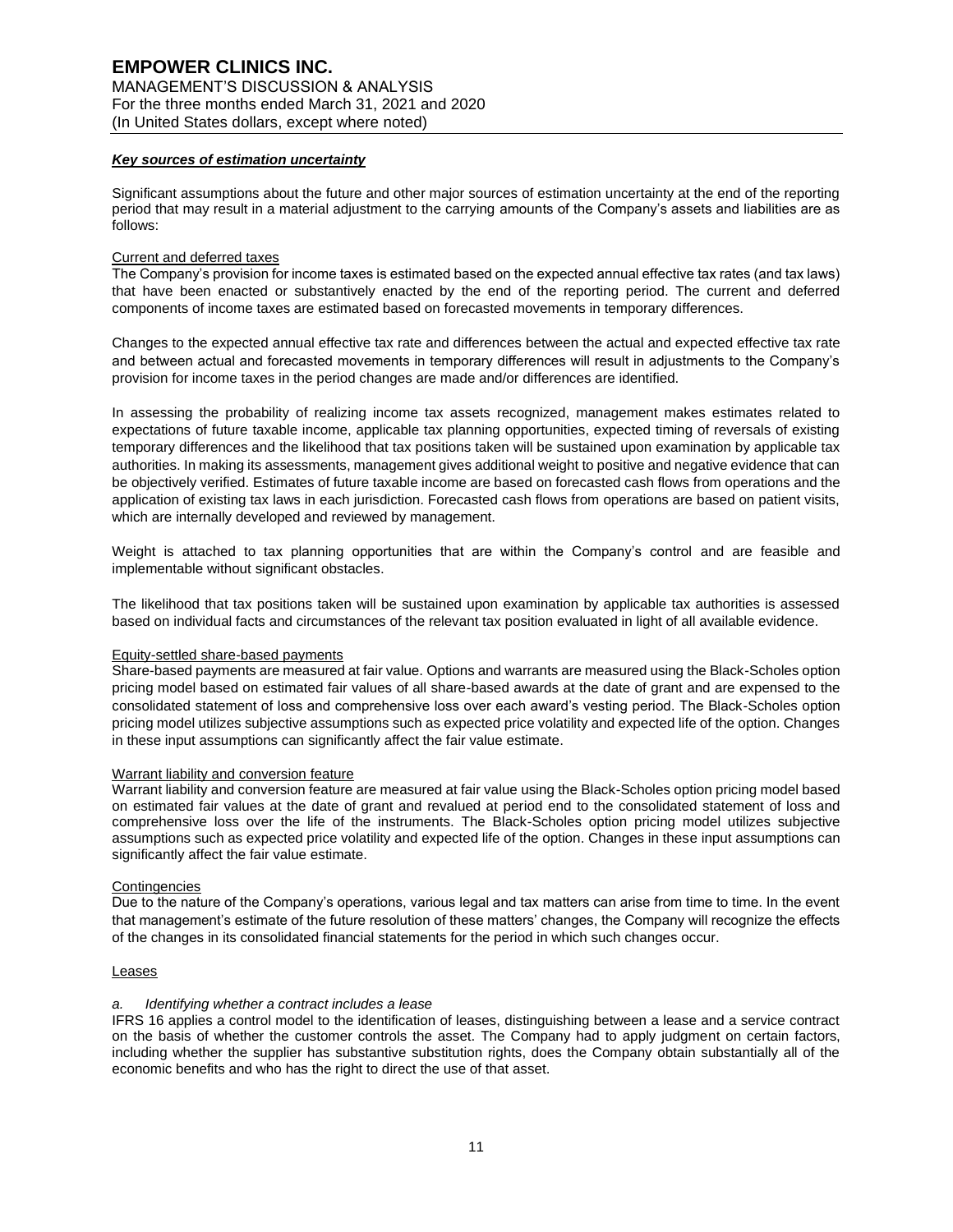## **EMPOWER CLINICS INC.** MANAGEMENT'S DISCUSSION & ANALYSIS For the three months ended March 31, 2021 and 2020 (In United States dollars, except where noted)

#### *b. Incremental borrowing rate*

When the Company recognizes a lease, the future lease payments are discounted using the Company's incremental borrowing rate. This significant estimate impacts the carrying amount of the lease liabilities and the interest expense recorded on the consolidated statement of loss and comprehensive loss.

#### *c. Estimate of lease term*

When the Company recognizes a lease, it assesses the lease term based on the conditions of the lease and determines whether it will extend the lease at the end of the lease contract or exercise an early termination option. As it is not reasonably certain that the extension or early termination options will be exercised, the Company determined that the term of its leases are the lesser of original lease term or the life of the leased asset. This significant estimate could affect future results if the Company extends the lease or exercises an early termination option.

## **CHANGES IN ACCOUNTING STANDARDS**

The accounting policies applied in the preparation of the Company's condensed interim consolidated financial statements for the three months ended March 31, 2021 and 2020, are consistent with those applied and disclosed in note 3 to the Company's annual consolidated financial statements for the years ended December 31, 2020, 2019 and 2018.

## **OUTSTANDING SHARE DATA**

The authorized capital of the Company consists of an unlimited number of common shares without par value. The Company had the following securities outstanding as at the date of this MD&A:

| <b>Type of Security</b> | <b>Number Outstanding</b> |  |  |
|-------------------------|---------------------------|--|--|
| Common Shares           | 333,402,526               |  |  |
| <b>Stock Options</b>    | 6.494.459                 |  |  |
| Warrants                | 10,629,905                |  |  |

#### **RISKS AND UNCERTAINTIES**

For a detailed listing of the risk factors faced by the Company, please refer to the Company's MD&A for the year ended December 31, 2020, 2019 and 2018.

## **FINANCIAL INSTRUMENTS AND OTHER INSTRUMENTS**

The Company's financial instruments consist of cash, accounts payable and accrued liabilities and due to related parties, convertible debt and loans payable. Cash is classified as fair value through profit or loss and recorded at fair value. Accounts payable and accrued liabilities, due to related parties and shareholder's loan are classified as other current liabilities, the fair value of cash, accounts payable and accrued liabilities, and due to related parties are equal to their carrying value due to their short-term maturity. Unless otherwise noted, it is management's opinion that the Company is not exposed to significant interest, currency or credit risks arising from these financial instruments. The fair value of arms-length financial instruments approximates their carrying value due to the relatively short term to maturity.

## **CAUTIONARY NOTE REGARDING FORWARD LOOKING STATEMENTS**

This MD&A contains certain information that may constitute "forward-looking information" and "forward-looking statements" (collectively, "forward-looking statements") which are based upon the Company's current internal expectations, estimates, projections, assumptions and beliefs. Such statements can be identified by the use of forwardlooking terminology such as "expect," "likely", "may," "will," "should," "intend," or "anticipate", "potential", "proposed", "estimate" and other similar words, including negative and grammatical variations thereof, or statements that certain events or conditions "may" or "will" happen, or by discussions of strategy. Forward-looking statements include estimates, plans, expectations, opinions, forecasts, projections, targets, guidance, or other statements that are not statements of fact. The forward-looking statements included in this MD&A are made only as of the date of this MD&A.